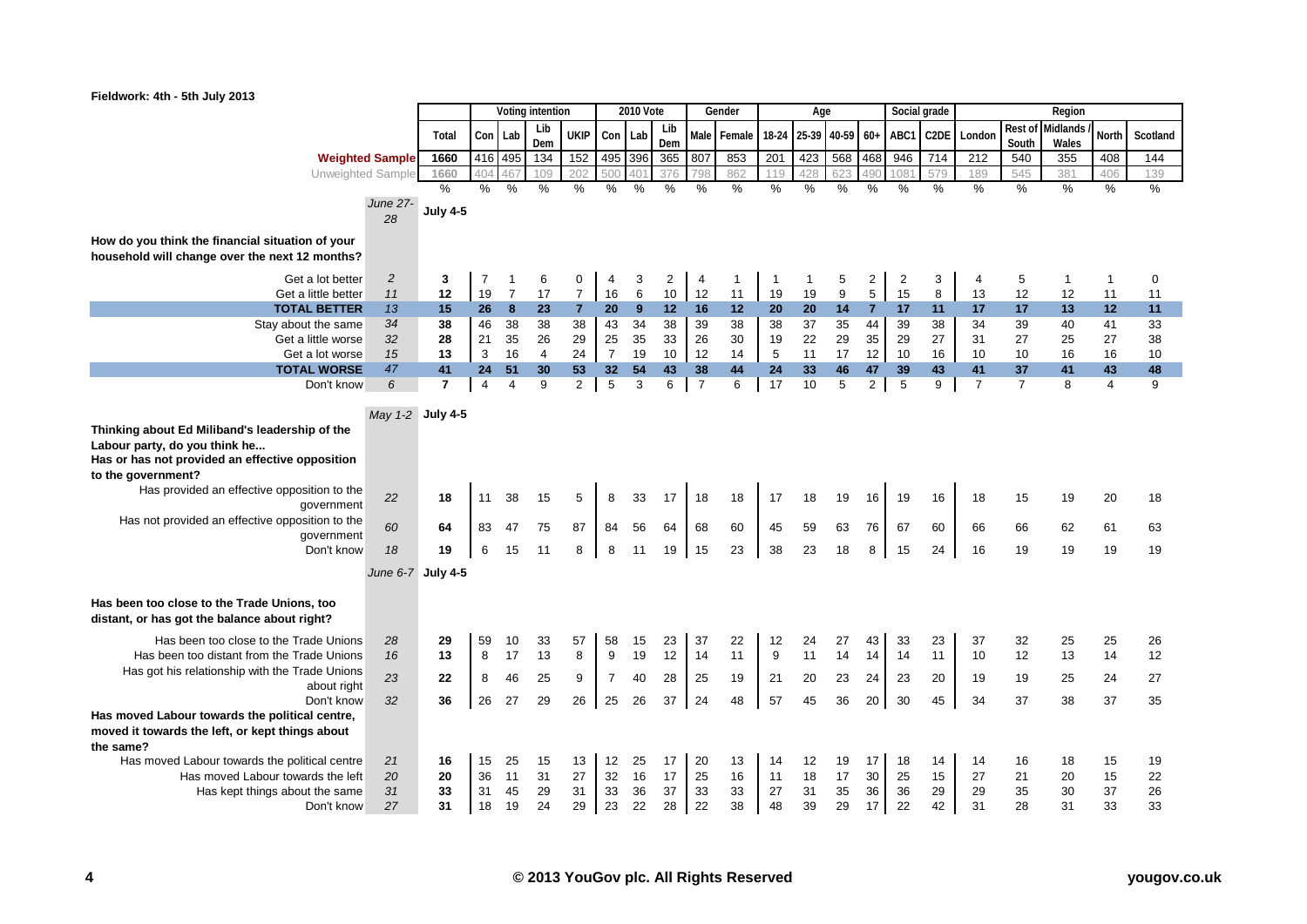|                                                                                                                                                                                |                        |                 | Voting intention |               |                |                |                | <b>2010 Vote</b> |                |                | Gender         |                | Age            |                 |                |                | Social grade      |                      |                | Region          |                |                |
|--------------------------------------------------------------------------------------------------------------------------------------------------------------------------------|------------------------|-----------------|------------------|---------------|----------------|----------------|----------------|------------------|----------------|----------------|----------------|----------------|----------------|-----------------|----------------|----------------|-------------------|----------------------|----------------|-----------------|----------------|----------------|
|                                                                                                                                                                                |                        |                 |                  |               | Lib            | <b>UKIP</b>    |                |                  | Lib            |                |                |                |                |                 |                |                |                   |                      | Rest of        | <b>Midlands</b> | <b>North</b>   |                |
|                                                                                                                                                                                |                        | Total           | Con Lab          |               | Dem            |                | Con Lab        |                  | Dem            |                | Male Female    | 18-24          |                | 25-39 40-59 60+ |                | ABC1           | C <sub>2</sub> DE | London               | South          | Wales           |                | Scotland       |
|                                                                                                                                                                                | <b>Weighted Sample</b> | 1660            |                  | 416 495       | 134            | 152            |                | 495 396          | 365            | 807            | 853            | 201            | 423            | 568 468         |                | 946            | 714               | 212                  | 540            | 355             | 408            | 144            |
| Unweighted Sample                                                                                                                                                              |                        | 1660            | 404              | 167           | 109            | 202            | 500            | 40               | 376            | 798            | 862            | 119            | 428            | 623             | 490            | 108'           | 579               | 189                  | 545            | 381             | 406            | 139            |
|                                                                                                                                                                                |                        | $\%$            | $\frac{9}{6}$    | $\frac{9}{6}$ | $\%$           | $\frac{0}{0}$  | $\frac{0}{0}$  | $\%$             | $\frac{0}{0}$  | $\%$           | $\frac{0}{0}$  | $\frac{9}{6}$  | $\frac{0}{6}$  | $\frac{0}{0}$   | $\%$           | $\%$           | $\%$              | $\frac{9}{6}$        | $\frac{0}{0}$  | $\frac{9}{6}$   | $\frac{9}{6}$  | $\frac{9}{6}$  |
|                                                                                                                                                                                | Sept 23-<br>24 2012    | <b>July 4-5</b> |                  |               |                |                |                |                  |                |                |                |                |                |                 |                |                |                   |                      |                |                 |                |                |
| Has been a strong or weak leader of his party?                                                                                                                                 |                        |                 |                  |               |                |                |                |                  |                |                |                |                |                |                 |                |                |                   |                      |                |                 |                |                |
| A strong leader                                                                                                                                                                | 16                     | 10              | 6                | 22            | 11             |                | 4              | 19               | 11             | 9              | 11             | 9              | 12             | 12              | 7              | 10             | 11                | 9                    | 8              | 11              | 12             | 13             |
| A weak leader                                                                                                                                                                  | 37                     | 47              | 69               | 26            | 46             | 71             | 70             | 34               | 43             | 53             | 41             | 32             | 44             | 47              | 55             | 51             | 41                | 46                   | 49             | 46              | 44             | 51             |
| Neither strong nor weak                                                                                                                                                        | 37                     | 29              | 20               | 44            | 33             | 17             | 20             | 41               | 34             | 28             | $30\,$         | 30             | 25             | 28              | 34             | 29             | 29                | 35                   | 29             | 27              | 29             | 23             |
| Don't know                                                                                                                                                                     | 10                     | 14              | 5                | 8             | 10             | 11             | 6              | $\overline{7}$   | 12             | 10             | 18             | 29             | 19             | 13              | 4              | 10             | 19                | 11                   | 14             | 16              | 15             | 14             |
|                                                                                                                                                                                | May 1-2 July 4-5       |                 |                  |               |                |                |                |                  |                |                |                |                |                |                 |                |                |                   |                      |                |                 |                |                |
| Would or would not be up to the job of Prime<br><b>Minister?</b>                                                                                                               |                        |                 |                  |               |                |                |                |                  |                |                |                |                |                |                 |                |                |                   |                      |                |                 |                |                |
| Would be up to the job of Prime Minister                                                                                                                                       | 25                     | 20              | 8                | 48            | 18             | 6              | 8              | 44               | 19             | 23             | 17             | 17             | 20             | 23              | 18             | 21             | 20                | 19                   | 18             | 21              | 23             | 20             |
| Would not be up to the job of Prime Minister                                                                                                                                   | 51                     | 57              | 84               | 27            | 70             | 82             | 83             | 36               | 58             | 58             | 56             | 37             | 56             | 56              | 69             | 62             | 51                | 57                   | 61             | 58              | 50             | 61             |
| Don't kow                                                                                                                                                                      | 24                     | 23              | 8                | 25            | 11             | 12             | 9              | 20               | 23             | 19             | 26             | 46             | 25             | 21              | 13             | 18             | 29                | 24                   | 21             | 21              | 27             | 19             |
| Generally speaking, do you think the Labour<br>party's links with the Trade Unions are a good<br>thing, or a bad thing?<br>A good thing<br>A bad thing<br>Neither good nor bad |                        | 26<br>35<br>23  | 10<br>70<br>12   | 53<br>9<br>27 | 24<br>33<br>34 | 11<br>61<br>22 | 8<br>70<br>14  | 50<br>14<br>25   | 28<br>26<br>35 | 27<br>41<br>21 | 26<br>30<br>24 | 28<br>18<br>18 | 23<br>31<br>21 | 29<br>35<br>25  | 24<br>46<br>24 | 26<br>38<br>22 | 26<br>31<br>24    | 22<br>43<br>20       | 25<br>37<br>22 | 26<br>33<br>24  | 27<br>31<br>25 | 33<br>33<br>19 |
| Don't know                                                                                                                                                                     |                        | 16              | 8                | 11            | 10             | $\overline{7}$ | 8              | 11               | 11             | 11             | 20             | 36             | 25             | 11              | 5              | 14             | 19                | 15                   | 15             | 17              | 17             | 15             |
| How much influence do you think the Trade<br>Unions have within the Labour party these<br>days?                                                                                |                        |                 |                  |               |                |                |                |                  |                |                |                |                |                |                 |                |                |                   |                      |                |                 |                |                |
| A lot of influence, and this is a good thing                                                                                                                                   |                        | 6               | 4                | 10            | 9              | 4              | $\overline{4}$ | 8                | $\overline{7}$ | 7              | 4              | 7              | 7              | 7               | 3              | 6              | 5                 | 4                    | 8              | 3               | 5              | 4              |
| A lot of influence, and this is a bad thing                                                                                                                                    |                        | 35              | 68               | 11            | 37             | 56             | 67             | 15               | 28             | 42             | 28             | 24             | 30             | 33              | 46             | 38             | 30                | 47                   | 35             | 31              | 31             | 33             |
| <b>TOTAL A LOT OF INFLUENCE</b>                                                                                                                                                |                        | 41              | 72               | 21            | 46             | 60             | 71             | 23               | 35             | 49             | 32             | 31             | 37             | 40              | 49             | 44             | 35                | 51                   | 43             | 34              | 36             | 37             |
| Not a lot of influence, and this is a good thing                                                                                                                               |                        | 21              | 12               | 35            | 24             | 13             | 13             | 37               | 23             | 20             | 21             | 8              | 16             | 22              | 30             | 22             | 19                | 17                   | 21             | 20              | 22             | 23             |
| Not a lot of influence, but this is a bad thing                                                                                                                                |                        | 12              | 2                | 17<br>52      | 8<br>32        | 14             | $\overline{2}$ | 19<br>56         | 15             | 12             | 11             | 6              | 9              | 16              | 10             | 12             | 12                | $\overline{7}$<br>24 | 10             | 13              | 14             | 15             |
| TOTAL NOT A LOT OF INFLUENCE                                                                                                                                                   |                        | 33              | 14<br>14         |               |                | 27             | 15             |                  | 38             | 32<br>19       | 32             | 14             | 25             | 38              | 40             | 34             | 31<br>34          | 25                   | 31             | 33<br>32        | 36             | 38<br>26       |
| Don't know                                                                                                                                                                     |                        | 27              |                  | 27            | 22             | 13             | 14             | 22               | 27             |                | 36             | 56             | 39             | 22              | 11             | 22             |                   |                      | 26             |                 | 28             |                |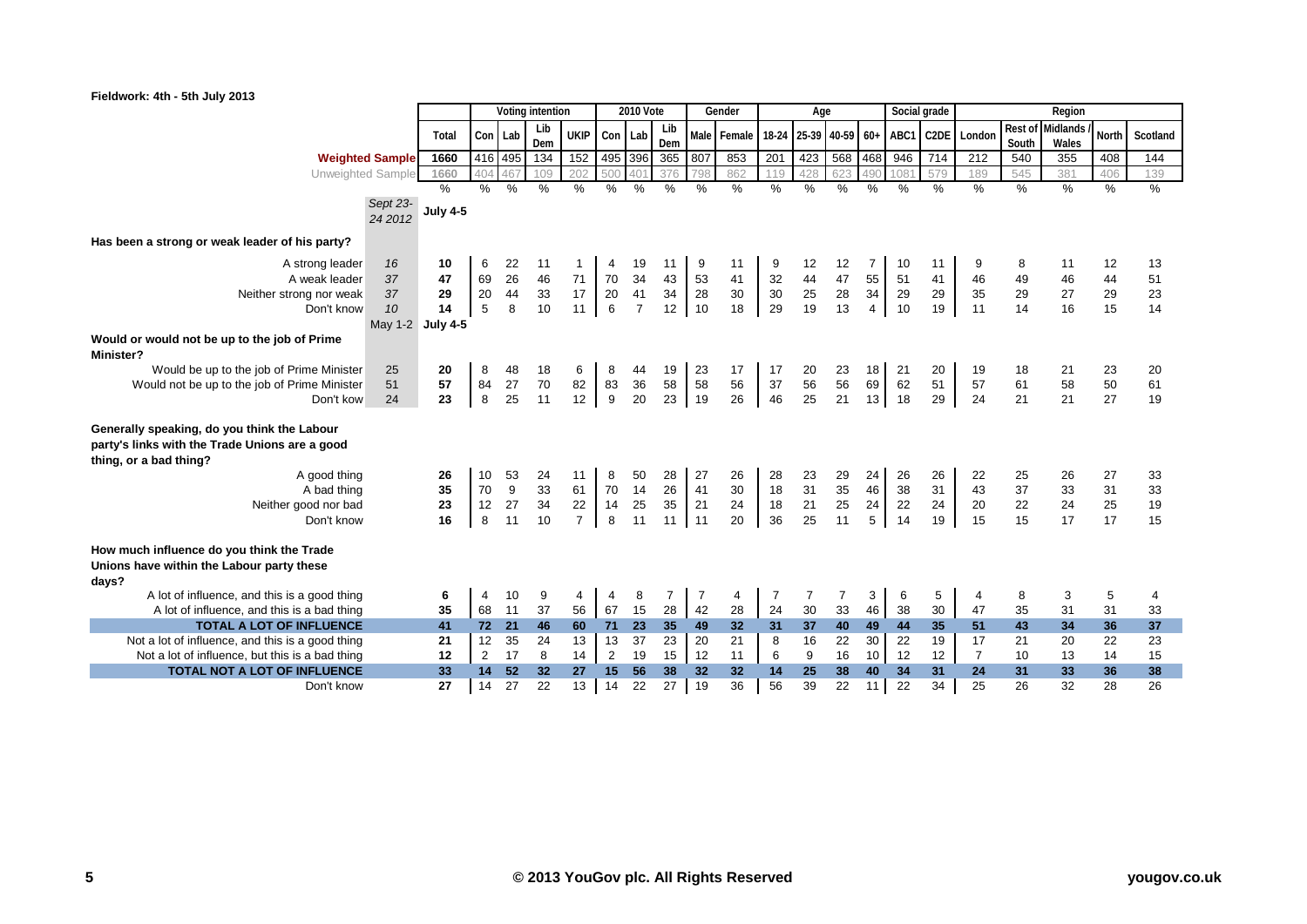

| Fieldwork: 4th - 5th July 2013 |  |  |  |  |
|--------------------------------|--|--|--|--|
|--------------------------------|--|--|--|--|

|                                                                                                                                                                                                                                                                                             |                |     |               | Voting intention |                |         | 2010 Vote |            |                | Gender        |                | Age                   |                |                  | Social grade   |                   |                  |                | Region                    |                |               |
|---------------------------------------------------------------------------------------------------------------------------------------------------------------------------------------------------------------------------------------------------------------------------------------------|----------------|-----|---------------|------------------|----------------|---------|-----------|------------|----------------|---------------|----------------|-----------------------|----------------|------------------|----------------|-------------------|------------------|----------------|---------------------------|----------------|---------------|
|                                                                                                                                                                                                                                                                                             | Total          |     | Con Lab       | Lib<br>Dem       | <b>UKIP</b>    | Con Lab |           | Lib<br>Dem |                | Male Female   |                | 18-24 25-39 40-59 60+ |                |                  | ABC1           | C <sub>2</sub> DE | London           | South          | Rest of Midlands<br>Wales | North          | Scotland      |
| <b>Weighted Sample</b>                                                                                                                                                                                                                                                                      | 1660           |     | 416 495       | 134              | 152            |         | 495 396   | 365        | 807            | 853           | 201            | 423                   | 568 468        |                  | 946            | 714               | $\overline{212}$ | 540            | 355                       | 408            | 144           |
| Unweighted Sample                                                                                                                                                                                                                                                                           | 1660           | 404 | 467           | 109              | 202            | 500     | 40        | 376        | 798            | 862           | 119            | 428                   | 623            | 490              | 1081           | 579               | 189              | 545            | 381                       | 406            | 139           |
|                                                                                                                                                                                                                                                                                             | $\frac{0}{6}$  | %   | $\frac{0}{6}$ | $\frac{0}{0}$    | $\%$           | %       | %         | $\%$       | $\frac{0}{0}$  | $\frac{9}{6}$ | $\%$           | $\frac{9}{6}$         | %              | $\%$             | $\%$           | $\frac{0}{0}$     | $\%$             | %              | $\%$                      | %              | $\frac{9}{6}$ |
| Thinking about the funds the Labour party                                                                                                                                                                                                                                                   |                |     |               |                  |                |         |           |            |                |               |                |                       |                |                  |                |                   |                  |                |                           |                |               |
| receives from the trade unions, which of the                                                                                                                                                                                                                                                |                |     |               |                  |                |         |           |            |                |               |                |                       |                |                  |                |                   |                  |                |                           |                |               |
| following best reflects your view?                                                                                                                                                                                                                                                          |                |     |               |                  |                |         |           |            |                |               |                |                       |                |                  |                |                   |                  |                |                           |                |               |
| There is nothing wrong with Labour receiving a                                                                                                                                                                                                                                              |                |     |               |                  |                |         |           |            |                |               |                |                       |                |                  |                |                   |                  |                |                           |                |               |
| large amount of funds from the Trade Unions - they                                                                                                                                                                                                                                          | 27             | 10  | 56            | 27               | 13             | 7       | 52        | 32         | 33             | 22            | 26             | 26                    | 30             | 25               | 29             | 25                | 25               | 25             | 26                        | 32             | 29            |
| are part of the Labour                                                                                                                                                                                                                                                                      |                |     |               |                  |                |         |           |            |                |               |                |                       |                |                  |                |                   |                  |                |                           |                |               |
| Labour should try and reduce the amount of money<br>they receive from the Trade Unions - the present                                                                                                                                                                                        |                |     |               |                  |                |         |           |            |                |               |                |                       |                |                  |                |                   |                  |                |                           |                |               |
| reliance on Union money risks giving them too                                                                                                                                                                                                                                               | 46             | 76  | 22            | 60               | 66             | 78      | 29        | 41         | 48             | 44            | 22             | 43                    | 45             | 60               | 50             | 40                | 49               | 49             | 43                        | 42             | 51            |
| much influence over the party's policies and                                                                                                                                                                                                                                                |                |     |               |                  |                |         |           |            |                |               |                |                       |                |                  |                |                   |                  |                |                           |                |               |
| candidate selection                                                                                                                                                                                                                                                                         |                |     |               |                  |                |         |           |            |                |               |                |                       |                |                  |                |                   |                  |                |                           |                |               |
| Neither                                                                                                                                                                                                                                                                                     | 6              | 5   | 6             | 5                | $\overline{7}$ | 5       | 6         | 7          | 5              | 8             | $\overline{4}$ | 6                     | 7              | $\overline{7}$   | $\overline{7}$ | 6                 | 9                | $\overline{7}$ | 6                         | 6              | 5             |
| Don't know                                                                                                                                                                                                                                                                                  | 20             | 10  | 16            | 8                | 14             | 9       | 14        | 20         | 13             | 27            | 48             | 25                    | 17             | 8                | 14             | 28                | 18               | 20             | 24                        | 20             | 15            |
|                                                                                                                                                                                                                                                                                             |                |     |               |                  |                |         |           |            |                |               |                |                       |                |                  |                |                   |                  |                |                           |                |               |
| Many Labour MPs are sponsored by Trade<br>Unions, receiving donations to help their<br>election campaigns or run their offices. Like all<br>donations, these have to be publically declared.<br>Do you think it is or is not acceptable for MPs to                                          |                |     |               |                  |                |         |           |            |                |               |                |                       |                |                  |                |                   |                  |                |                           |                |               |
| be sponsored by Trade Unions in this way?                                                                                                                                                                                                                                                   |                |     |               |                  |                |         |           |            |                |               |                |                       |                |                  |                |                   |                  |                |                           |                |               |
| Is acceptable                                                                                                                                                                                                                                                                               | 32             | 18  | 60            | 35               | 14             | 14      | 57        | 38         | 40             | 26            | 28             | 30                    | 36             | 33               | 35             | 30                | 27               | 30             | 35                        | 35             | 36            |
| Is not acceptable                                                                                                                                                                                                                                                                           | 42             | 67  | 17            | 47               | 70             | 71      | 21        | 41         | 44             | 41            | 26             | 39                    | 42             | 52               | 46             | 38                | 50               | 45             | 38                        | 39             | 42            |
| Don't know                                                                                                                                                                                                                                                                                  | 25             | 15  | 23            | 18               | 16             | 15      | 22        | 21         | 17             | 33            | 46             | 31                    | 22             | 15 <sup>15</sup> | 20             | 32                | 22               | 25             | 27                        | 27             | 22            |
| The current salary for a Member of Parliament is<br>£66,396. They can also claim expenses for<br>running their office, employing Parliamentary<br>staff, travelling to their constituency and to rent<br>a second home in London if their constituency<br>is somewhere else in the country. |                |     |               |                  |                |         |           |            |                |               |                |                       |                |                  |                |                   |                  |                |                           |                |               |
| Do you think MPs' current salary is too much,                                                                                                                                                                                                                                               |                |     |               |                  |                |         |           |            |                |               |                |                       |                |                  |                |                   |                  |                |                           |                |               |
| too little, or about right?                                                                                                                                                                                                                                                                 |                |     |               |                  |                |         |           |            |                |               |                |                       |                |                  |                |                   |                  |                |                           |                |               |
| Too much                                                                                                                                                                                                                                                                                    | 50             | 39  | 52            | 36               | 61             | 46      | 51        | 44         | 42             | 57            | 47             | 49                    | 51             | 49               | 43             | 58                | 45               | 45             | 53                        | 56             | 49            |
| Too little                                                                                                                                                                                                                                                                                  | 9              | 14  | 8             | 12               | 5              | 12      | 8         | 9          | 13             | 5             | 6              | 10                    | $\overline{7}$ | 9                | 12             | 5                 | 12               | 10             | 8                         | 5              | 9             |
| About right                                                                                                                                                                                                                                                                                 | 35             | 43  | 36            | 44               | 31             | 39      | 37        | 42         | 39             | 31            | 26             | 29                    | 37             | 40               | 39             | 29                | 31               | 39             | 34                        | 32             | 32            |
| Don't know                                                                                                                                                                                                                                                                                  | $\overline{7}$ | 3   | 5             | 8                | 3              | 3       | 4         | 5          | $\overline{7}$ | 8             | 20             | 11                    | $\overline{4}$ | $\overline{2}$   | $\overline{7}$ | 8                 | 12               | 6              | 5                         | $\overline{7}$ | 9             |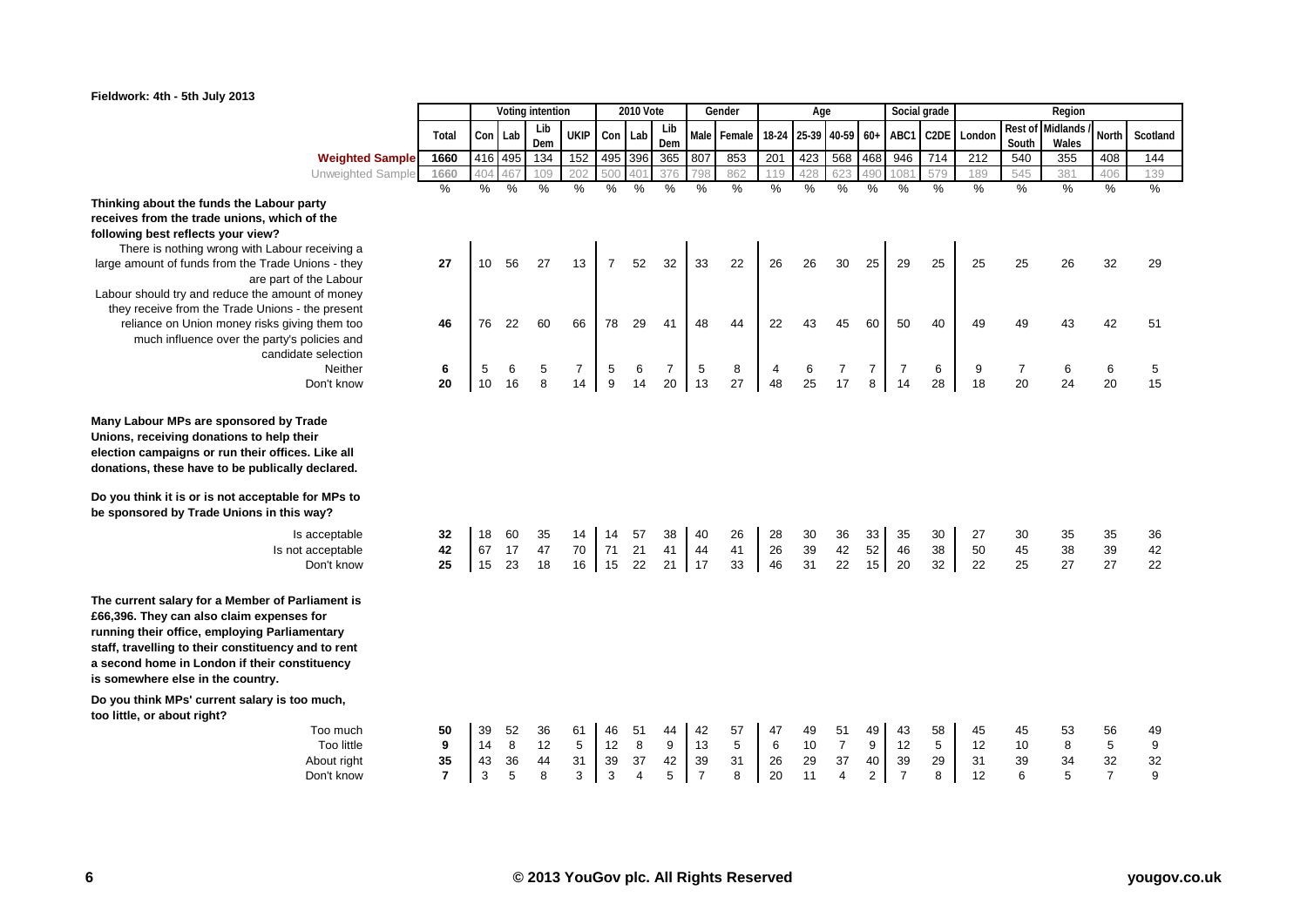

| Fieldwork: 4th - 5th July 2013                                                                                                                                                                                                                                                   |                |                |                |                  |                |                |                  |                |                |                    |                |                 |                |                             |                |                   |                |                |                           |                | What the       |
|----------------------------------------------------------------------------------------------------------------------------------------------------------------------------------------------------------------------------------------------------------------------------------|----------------|----------------|----------------|------------------|----------------|----------------|------------------|----------------|----------------|--------------------|----------------|-----------------|----------------|-----------------------------|----------------|-------------------|----------------|----------------|---------------------------|----------------|----------------|
|                                                                                                                                                                                                                                                                                  |                |                |                | Voting intention |                |                | <b>2010 Vote</b> |                |                | Gender             |                | Age             |                |                             | Social grade   |                   |                |                | Region                    |                |                |
|                                                                                                                                                                                                                                                                                  | Total          |                | Con Lab        | Lib<br>Dem       | <b>UKIP</b>    | Con Lab        |                  | Lib<br>Dem     |                | Male Female 18-24  |                | 25-39 40-59 60+ |                |                             | ABC1           | C <sub>2</sub> DE | London         | South          | Rest of Midlands<br>Wales | North          | Scotland       |
| <b>Weighted Sample</b>                                                                                                                                                                                                                                                           | 1660           |                | 416 495        | 134              | 152            | 495 396        |                  | 365            | 807            | 853                | 201            | 423             | 568            | 468                         | 946            | 714               | 212            | 540            | 355                       | 408            | 144            |
| Unweighted Sample                                                                                                                                                                                                                                                                | 1660           | 404            | 467            | 109              | 202            | 500            | 401              | 376            |                | 862                | 19             | 428             | 623            | 490                         | 108            | 579               | 189            | 545            | 381                       | 406            | 139            |
|                                                                                                                                                                                                                                                                                  | $\frac{0}{0}$  | $\%$           | $\%$           | %                | $\%$           | $\%$           | $\%$             | $\%$           | %              | %                  | $\%$           | $\%$            | $\%$           | $\%$                        | %              | $\%$              | $\frac{0}{0}$  | $\%$           | %                         | %              | %              |
| And do you think most MPs do or do not do a                                                                                                                                                                                                                                      |                |                |                |                  |                |                |                  |                |                |                    |                |                 |                |                             |                |                   |                |                |                           |                |                |
| good job for the amount of money they are                                                                                                                                                                                                                                        |                |                |                |                  |                |                |                  |                |                |                    |                |                 |                |                             |                |                   |                |                |                           |                |                |
| paid?                                                                                                                                                                                                                                                                            |                |                |                |                  |                |                |                  |                |                |                    |                |                 |                |                             |                |                   |                |                |                           |                |                |
| Most MPs do a good job for the amount they are<br>paid                                                                                                                                                                                                                           | 28             | 43             | 24             | 42               | 14             | 33             | 28               | 33             | 33             | 23                 | 22             | 23              | 30             | 31                          | 31             | 23                | 25             | 31             | 27                        | 23             | 32             |
| Most MPs do not do a good enough job considering<br>the amount they are paid                                                                                                                                                                                                     | 58             | 47             | 63             | 48               | 81             | 58             | 62               | 52             | 52             | 63                 | 48             | 57              | 58             | 62                          | 56             | 59                | 52             | 53             | 60                        | 66             | 53             |
| Don't know                                                                                                                                                                                                                                                                       | 15             | 10             | 13             | 10               | 5              | 10             | 11               | 15             | 15             | 14                 | 30             | 20              | 12             | 7                           | 13             | 18                | 23             | 15             | 13                        | 12             | 15             |
| The Independent Parliamenary Standards<br>Authority is expected to recommend that MPs<br>receive a pay rise of around £10,000, but in<br>exchange make them contribute more to their<br>pensions.<br>Would you support or oppose this change?<br>Support<br>Oppose<br>Don't know | 17<br>68<br>15 | 26<br>63<br>11 | 14<br>74<br>12 | 34<br>56<br>10   | 9<br>83<br>8   | 20<br>68<br>12 | 16<br>73<br>11   | 21<br>68<br>11 | 23<br>64<br>13 | 11<br>$72\,$<br>17 | 8<br>65<br>27  | 16<br>63<br>21  | 20<br>70<br>10 | 18<br>72<br>10 <sup>1</sup> | 19<br>65<br>15 | 13<br>72<br>15    | 22<br>60<br>18 | 20<br>65<br>14 | 14<br>70<br>16            | 11<br>75<br>14 | 17<br>70<br>13 |
| Other people have suggested that MPs should<br>receive a significant increase in their salary, but<br>in exchange lose some of the expenses they can<br>currently claim for travelling to their<br>constituencies or maintaining a second home<br>near Westminster.              |                |                |                |                  |                |                |                  |                |                |                    |                |                 |                |                             |                |                   |                |                |                           |                |                |
| Would you support or oppose this change?<br>Support<br>Oppose<br>Don't know                                                                                                                                                                                                      | 36<br>44<br>20 | 48<br>37<br>15 | 32<br>50<br>18 | 38<br>44<br>18   | 32<br>57<br>11 | 44<br>39<br>17 | 33<br>50<br>17   | 36<br>48<br>16 | 36<br>46<br>17 | 35<br>42<br>23     | 26<br>47<br>28 | 37<br>37<br>26  | 34<br>49<br>16 | 40<br>43<br>17              | 38<br>43<br>19 | 32<br>46<br>22    | 39<br>39<br>21 | 39<br>42<br>18 | 32<br>46<br>21            | 32<br>49<br>19 | 35<br>37<br>28 |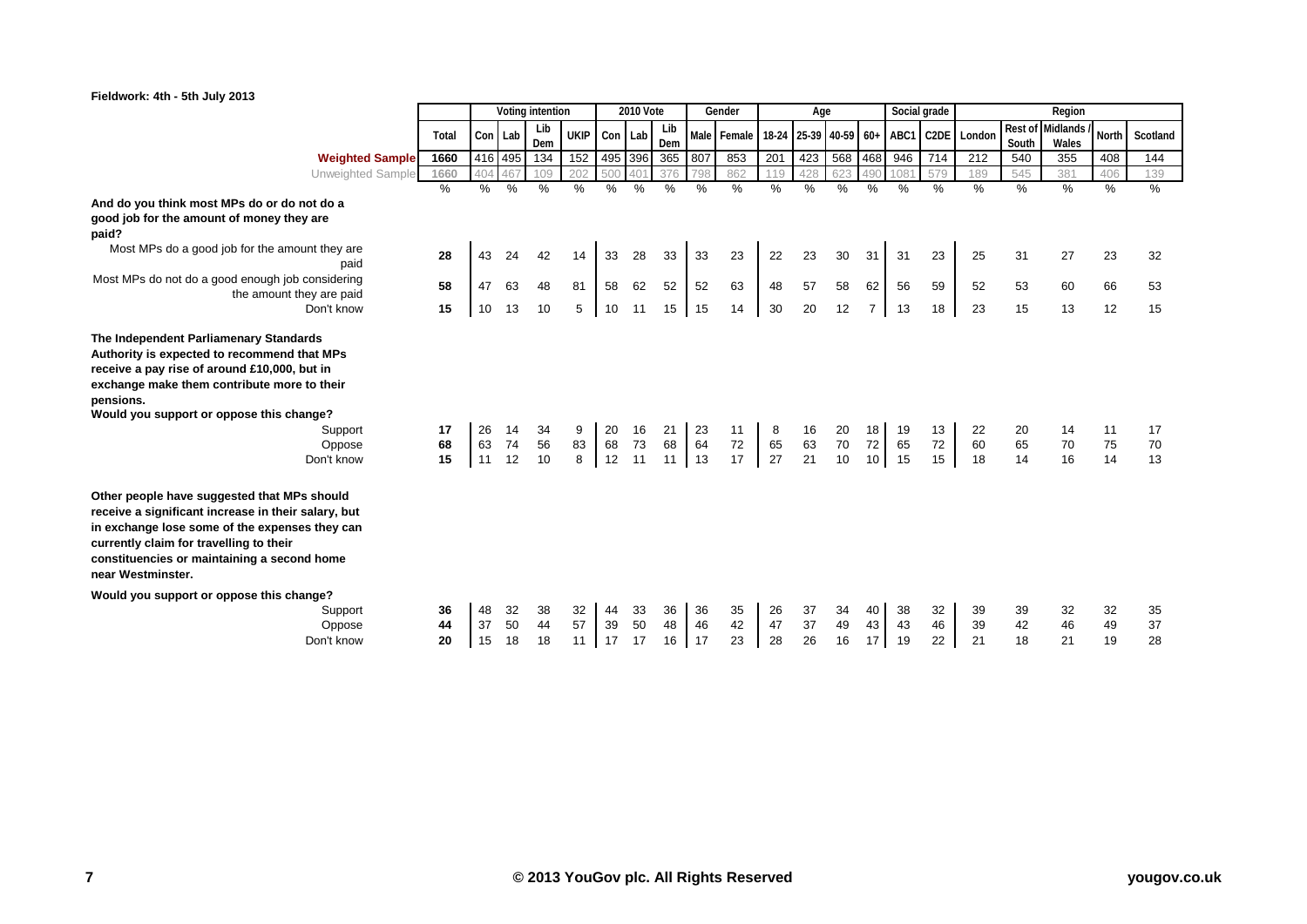

|                                                                                                                                                                                                                                                                                                                                                                                                                  |                                                                                    |                                                                            |                                                                           | Voting intention                                                                        |                                                                                                   |                                                                                                              | <b>2010 Vote</b>                                                                                      |                                                                                         |                                                                                         | Gender                                                                                 |                                                                                      | Age                                                                                      |                                                                            |                                                                                                 | Social grade                                                              |                                                                          |                                                                                         |                                                                            | Region                                                                   |                                                                                                     |                                                                           |
|------------------------------------------------------------------------------------------------------------------------------------------------------------------------------------------------------------------------------------------------------------------------------------------------------------------------------------------------------------------------------------------------------------------|------------------------------------------------------------------------------------|----------------------------------------------------------------------------|---------------------------------------------------------------------------|-----------------------------------------------------------------------------------------|---------------------------------------------------------------------------------------------------|--------------------------------------------------------------------------------------------------------------|-------------------------------------------------------------------------------------------------------|-----------------------------------------------------------------------------------------|-----------------------------------------------------------------------------------------|----------------------------------------------------------------------------------------|--------------------------------------------------------------------------------------|------------------------------------------------------------------------------------------|----------------------------------------------------------------------------|-------------------------------------------------------------------------------------------------|---------------------------------------------------------------------------|--------------------------------------------------------------------------|-----------------------------------------------------------------------------------------|----------------------------------------------------------------------------|--------------------------------------------------------------------------|-----------------------------------------------------------------------------------------------------|---------------------------------------------------------------------------|
|                                                                                                                                                                                                                                                                                                                                                                                                                  | Total                                                                              | Con                                                                        | Lab                                                                       | Lib<br>Dem                                                                              | <b>UKIP</b>                                                                                       | Con                                                                                                          | Lab                                                                                                   | Lib<br>Dem                                                                              | Male                                                                                    | Female                                                                                 | 18-24                                                                                |                                                                                          | 25-39 40-59                                                                | $60+$                                                                                           | ABC1                                                                      | C <sub>2</sub> DE                                                        | London                                                                                  | Rest of<br>South                                                           | <b>Midlands</b><br>Wales                                                 | North                                                                                               | Scotland                                                                  |
| <b>Weighted Sample</b>                                                                                                                                                                                                                                                                                                                                                                                           | 1660                                                                               | 416                                                                        | 495                                                                       | 134                                                                                     | 152                                                                                               | 495                                                                                                          | 396                                                                                                   | 365                                                                                     | 807                                                                                     | 853                                                                                    | 201                                                                                  | 423                                                                                      | 568                                                                        | 468                                                                                             | 946                                                                       | 714                                                                      | $\overline{212}$                                                                        | 540                                                                        | 355                                                                      | 408                                                                                                 | 144                                                                       |
| Unweighted Sample                                                                                                                                                                                                                                                                                                                                                                                                | 1660                                                                               | 404                                                                        | 467                                                                       | 109                                                                                     | 202                                                                                               | 500                                                                                                          | 401                                                                                                   | 376                                                                                     | 798                                                                                     | 862                                                                                    | 119                                                                                  | 428                                                                                      | 623                                                                        | 490                                                                                             | 1081                                                                      | 579                                                                      | 189                                                                                     | 545                                                                        | 381                                                                      | 406                                                                                                 | 139                                                                       |
| suggested that MPs wages<br>king their wage to people in<br>of similar responsibility.<br>icy was introduced, which of<br>u think MPs wages should be                                                                                                                                                                                                                                                            | $\frac{9}{6}$                                                                      | %                                                                          | %                                                                         | %                                                                                       | %                                                                                                 | %                                                                                                            | $\frac{0}{2}$                                                                                         | %                                                                                       | $\%$                                                                                    | $\%$                                                                                   | $\frac{9}{6}$                                                                        | $\%$                                                                                     | %                                                                          | $\%$                                                                                            | $\frac{9}{6}$                                                             | %                                                                        | $\%$                                                                                    | $\frac{0}{2}$                                                              | $\frac{9}{6}$                                                            | %                                                                                                   | $\frac{9}{6}$                                                             |
| The average wage in Britain<br>earned by a senior civil servant<br>nount earned by a headteacher<br>ned by the Chief Executive of a<br>local council<br>The amount earned by a doctor<br>nount earned by a police officer<br>he amount earned by a teacher<br>The minimum wage in Britain<br>int earned by a high court judge<br>ned by the Chief Executive of a<br>major company<br>None of these<br>Don't know | 16<br>15<br>11<br>9<br>6<br>6<br>6<br>4<br>3<br>3<br>$\overline{\mathbf{r}}$<br>15 | 11<br>22<br>12<br>13<br>5<br>6<br>4<br>$\overline{1}$<br>5<br>4<br>5<br>12 | 21<br>14<br>14<br>7<br>6<br>4<br>6<br>4<br>$\overline{2}$<br>4<br>4<br>14 | 8<br>17<br>10<br>10<br>11<br>6<br>5<br>$\overline{2}$<br>5<br>3<br>$\overline{7}$<br>15 | 26<br>10<br>13<br>5<br>4<br>6<br>5<br>$\overline{7}$<br>$\mathbf 0$<br>$\overline{2}$<br>10<br>10 | 15<br>19<br>14<br>8<br>6<br>5<br>$\overline{\mathbf{4}}$<br>$\overline{c}$<br>3<br>5<br>$\overline{7}$<br>13 | 19<br>17<br>12<br>6<br>5<br>$\overline{4}$<br>$\overline{7}$<br>$\,6$<br>$\mathbf{1}$<br>3<br>5<br>14 | 15<br>12<br>11<br>10<br>7<br>5<br>$\overline{7}$<br>4<br>4<br>$\overline{2}$<br>9<br>15 | 16<br>12<br>12<br>10<br>5<br>$\overline{7}$<br>$\overline{7}$<br>3<br>3<br>3<br>8<br>13 | 16<br>17<br>10<br>8<br>7<br>5<br>4<br>5<br>$\overline{2}$<br>$\overline{2}$<br>5<br>17 | 12<br>9<br>4<br>12<br>5<br>7<br>6<br>$\mathbf{1}$<br>3<br>$\overline{2}$<br>12<br>27 | 13<br>15<br>9<br>10<br>8<br>$\overline{7}$<br>$\boldsymbol{7}$<br>4<br>3<br>4<br>3<br>18 | 18<br>16<br>12<br>10<br>4<br>5<br>4<br>6<br>3<br>$\overline{2}$<br>6<br>14 | 18<br>17<br>16<br>5<br>6<br>5<br>6<br>4<br>$\overline{\mathbf{c}}$<br>2<br>8<br>10 <sup>1</sup> | 14<br>17<br>13<br>9<br>6<br>6<br>6<br>3<br>3<br>4<br>$\overline{7}$<br>13 | 19<br>12<br>9<br>8<br>6<br>6<br>5<br>6<br>3<br>$\overline{2}$<br>6<br>19 | 12<br>21<br>12<br>11<br>9<br>6<br>4<br>3<br>$\overline{2}$<br>$\overline{2}$<br>10<br>8 | 14<br>15<br>11<br>11<br>6<br>5<br>5<br>3<br>5<br>3<br>$\overline{4}$<br>17 | 20<br>9<br>14<br>8<br>6<br>6<br>6<br>5<br>$\overline{0}$<br>4<br>6<br>17 | 16<br>15<br>10<br>$\overline{7}$<br>5<br>6<br>$\overline{7}$<br>5<br>3<br>$\overline{2}$<br>9<br>17 | 18<br>18<br>11<br>6<br>4<br>6<br>8<br>5<br>$\overline{2}$<br>3<br>6<br>13 |
| or oppose a "right of recall" -<br>ght to sack their MP and hold<br>ugh people signed a petition<br>to be recalled?<br>Support<br>Oppose<br>Don't know<br>do you think the BBC and                                                                                                                                                                                                                               | 75<br>11<br>14                                                                     | 74<br>14<br>12                                                             | 75<br>12<br>13                                                            | 69<br>18<br>13                                                                          | 87<br>$\overline{7}$<br>6                                                                         | 76<br>12<br>11                                                                                               | 77<br>10<br>13                                                                                        | 74<br>15<br>11                                                                          | 74<br>14<br>12                                                                          | 75<br>8<br>17                                                                          | 74<br>5<br>21                                                                        | 66<br>13<br>21                                                                           | 76<br>12<br>12                                                             | 81<br>11<br>8                                                                                   | 75<br>13<br>12                                                            | 74<br>9<br>17                                                            | 66<br>18<br>16                                                                          | 76<br>13<br>11                                                             | 77<br>8<br>15                                                            | 76<br>9<br>16                                                                                       | 72<br>10<br>18                                                            |
| d services it provides are<br>out the same as they were<br><b>Better</b><br>Worse<br>About the same<br>Don't know                                                                                                                                                                                                                                                                                                | 23<br>36<br>32<br>9                                                                | 22<br>44<br>29<br>5                                                        | 27<br>31<br>36<br>6                                                       | 35<br>20<br>32<br>13                                                                    | 14<br>60<br>20<br>6                                                                               | 19<br>47<br>30<br>5                                                                                          | 26<br>34<br>33<br>6                                                                                   | 28<br>28<br>35<br>9                                                                     | 24<br>38<br>29<br>9                                                                     | 23<br>34<br>35<br>8                                                                    | 30<br>24<br>27<br>19                                                                 | 24<br>31<br>30<br>16                                                                     | 28<br>34<br>32<br>6                                                        | 14<br>48<br>36<br>1                                                                             | 26<br>36<br>31<br>8                                                       | 20<br>37<br>33<br>10                                                     | 18<br>38<br>36<br>8                                                                     | 22<br>36<br>36<br>6                                                        | 29<br>37<br>24<br>10                                                     | 24<br>34<br>32<br>11                                                                                | 20<br>40<br>30<br>10                                                      |

**Some people have suggested that MPs wages** should be set by linking their wage to people another profession of similar responsibil Imagine such a policy was introduced, wh the following do you think MPs wages sh **linked to?**

The amount earned by a senior civil The amount earned by a head The amount earned by the Chief Executive amount earned by the Chief Execution The amount earned by a polic The amount earned by a<br>The minimum wage in The amount earned by a high court The amount earned by the Chief Executive

**Would you support or oppose a "right of** giving people the right to sack their MP a a by-election if enough people signed a pe **calling for their MP to be recalled?**

**Generally speaking, do you think the BBC** the programmes and services it provides better, worse or about the same as they **w ten years ago?**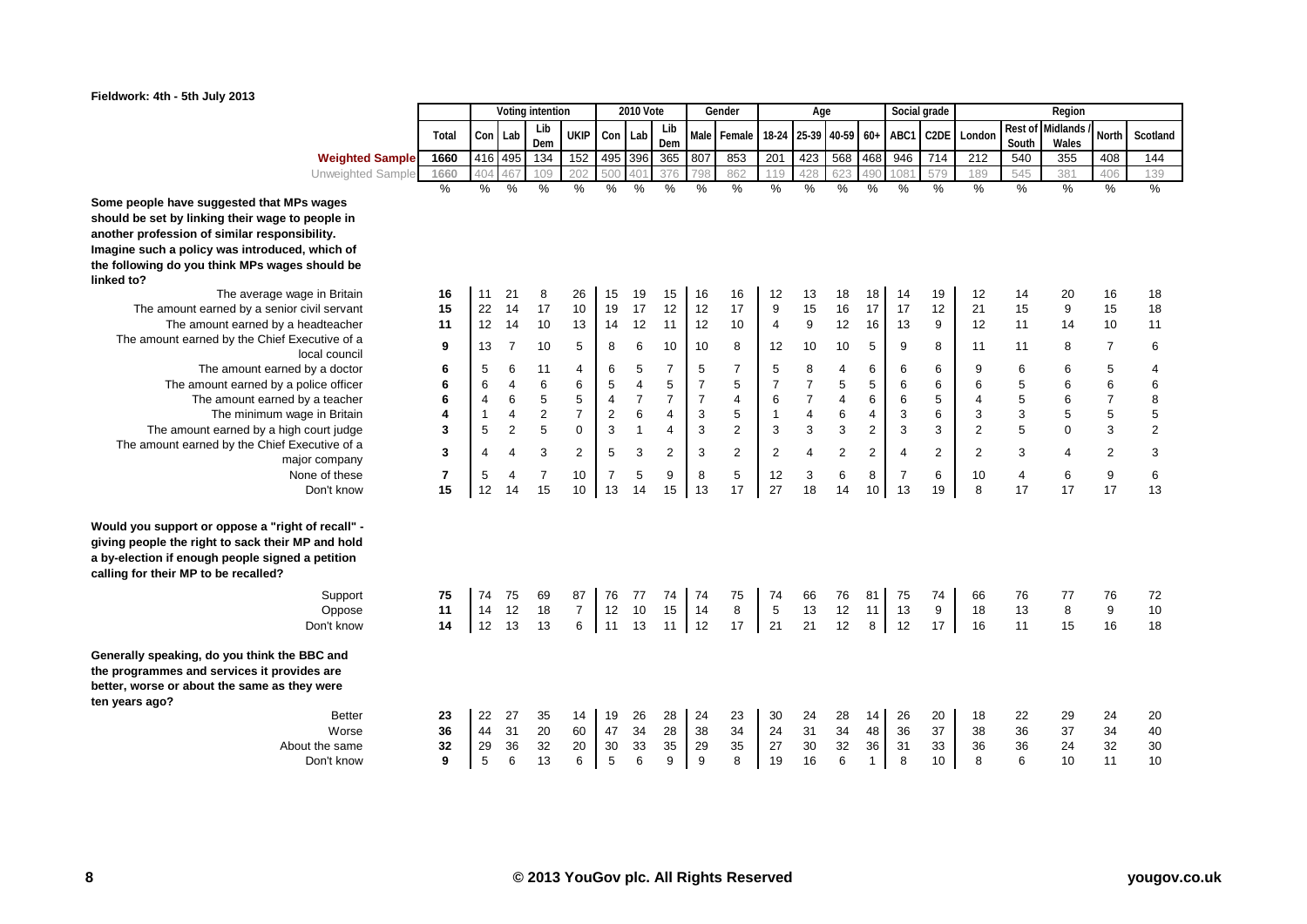

| Fieldwork: 4th - 5th July 2013                                                                                                         |                |                |                |                  |                     |                  |                  |                |                |              |              |            |                |                     |                  |                   |              |                  |                          |              | <i>vvnat the</i> |
|----------------------------------------------------------------------------------------------------------------------------------------|----------------|----------------|----------------|------------------|---------------------|------------------|------------------|----------------|----------------|--------------|--------------|------------|----------------|---------------------|------------------|-------------------|--------------|------------------|--------------------------|--------------|------------------|
|                                                                                                                                        |                |                |                | Voting intention |                     |                  | <b>2010 Vote</b> |                |                | Gender       |              | Age        |                |                     | Social grade     |                   |              |                  | Region                   |              |                  |
|                                                                                                                                        | Total          | Con            | Lab            | Lib<br>Dem       | <b>UKIP</b>         | Con              | Lab              | Lib<br>Dem     | <b>Male</b>    | Female       | 18-24        | 25-39      | 40-59          | $60+$               | ABC <sup>-</sup> | C <sub>2</sub> DE | London       | Rest of<br>South | <b>Midlands</b><br>Wales | North        | Scotland         |
| <b>Weighted Sample</b>                                                                                                                 | 1660           | 416            | 495            | 134              | 152                 | 495 396          |                  | 365            | 807            | 853          | 201          | 423        | 568            | 468                 | 946              | 714               | 212          | 540              | 355                      | 408          | 144              |
| Unweighted Sample                                                                                                                      | 1660           | 404            | 46             | 109              | 202                 | 500              | 40 <sup>°</sup>  | 376            |                | 862          | 119          | 428        | 623            |                     | 108              | 579               | 189          | 545              | 381                      | 406          | 139              |
|                                                                                                                                        | $\frac{0}{6}$  | $\%$           | $\%$           | $\frac{0}{6}$    | $\%$                | %                | %                | %              | $\frac{0}{0}$  | %            | $\%$         | %          | %              | %                   | %                | %                 | $\%$         | %                | $\%$                     | %            | %                |
| And thinking about the licence fee and the<br>services the BBC offers, do you think it does or<br>does not offer good value for money? |                |                |                |                  |                     |                  |                  |                |                |              |              |            |                |                     |                  |                   |              |                  |                          |              |                  |
| Does offer good value for money                                                                                                        | 43             | 45             | 51             | 65               | 15                  | 38               | 47               | 57             | 45             | 41           | 54           | 39         | 47             | 37                  | 49               | 35                | 44           | 46               | 42                       | 39           | 42               |
| Does not offer good value for money                                                                                                    | 48             | 48             | 43             | 27               | 79                  | 57               | 48               | 36             | 47             | 50           | 28           | 48         | 48             | 59                  | 43               | 56                | 48           | 48               | 47                       | 52           | 45               |
| Don't know                                                                                                                             | 9              | $\overline{7}$ | 5              | 8                | 6                   | $\overline{5}$   | $\,6\,$          | $\overline{7}$ | 8              | 9            | 18           | 13         | $\,6$          | 5 <sup>5</sup>      | $\,8\,$          | 10                | 8            | $\overline{7}$   | 11                       | 9            | 14               |
| Do you think the top management and<br>executives of the BBC are paid                                                                  |                |                |                |                  |                     |                  |                  |                |                |              |              |            |                |                     |                  |                   |              |                  |                          |              |                  |
| Too much                                                                                                                               | 72             | 76             | 70             | 62               | 88                  | 83               | 75               | 67             | 71             | 72           | 45           | 63         | 75             | 87                  | 71               | 72                | 67           | 68               | 71                       | 77           | 78               |
| Too little                                                                                                                             | $\mathbf{1}$   | $\sqrt{2}$     | $\mathbf{1}$   | $\mathbf{1}$     | 0                   | $\boldsymbol{2}$ | $\mathbf 0$      | $\overline{2}$ | $\overline{c}$ | $\mathbf{1}$ | $\mathbf{1}$ | 3          | $\mathbf{1}$   | $\mathbf 0$         | $\sqrt{2}$       | $\mathbf{1}$      | $\mathbf{1}$ | $\overline{2}$   | $\mathbf{1}$             | $\mathbf 0$  | $\overline{c}$   |
| About the right amount<br>Don't know                                                                                                   | 11<br>16       | 12<br>11       | 13<br>16       | 20<br>16         | 3<br>9              | 8<br>8           | 11<br>14         | 14<br>17       | 14<br>13       | 9<br>19      | 19<br>34     | 14<br>20   | 10<br>14       | $\overline{7}$<br>6 | 13<br>14         | 9<br>18           | 15<br>16     | 14<br>16         | 11<br>17                 | 8<br>15      | 8<br>12          |
|                                                                                                                                        |                |                |                |                  |                     |                  |                  |                |                |              |              |            |                |                     |                  |                   |              |                  |                          |              |                  |
| And do you think top presenters and stars on<br>BBC television and radio are paid                                                      |                |                |                |                  |                     |                  |                  |                |                |              |              |            |                |                     |                  |                   |              |                  |                          |              |                  |
| Too much                                                                                                                               | 70             | 73             | 68             | 66               | 83                  | 79               | 74               | 70             | 67             | 72           | 49           | 54         | 73             | 89                  | 70               | 70                | 63           | 69               | 68                       | 74           | 76               |
| Too little                                                                                                                             | $\overline{2}$ | $\overline{2}$ | 2              | $\mathbf{1}$     | $\mathbf{1}$        | $\overline{2}$   | $\mathbf{1}$     | $\mathbf 0$    | 3              | $\mathbf 0$  | $\mathbf{1}$ | $\sqrt{5}$ | $\mathbf{1}$   | $\mathbf 0$         | $\sqrt{2}$       | $\mathbf{1}$      | 3            | $\overline{2}$   | $\mathbf{1}$             | $\mathbf{1}$ | $\mathbf 0$      |
| About the right amount<br>Don't know                                                                                                   | 14<br>15       | 15<br>10       | 17             | 21<br>12         | 9<br>$\overline{7}$ | 11<br>9          | 13               | 19             | 19<br>11       | 9            | 21<br>28     | 20<br>21   | 14<br>12       | $\,6\,$             | 14               | 14<br>16          | 14<br>20     | 17<br>12         | 14<br>17                 | 11<br>14     | 12<br>13         |
|                                                                                                                                        |                |                | 13             |                  |                     |                  | 11               | 11             |                | 18           |              |            |                | 5                   | 14               |                   |              |                  |                          |              |                  |
| Do you believe the BBC should make public the<br>salaries of the following people who work for it?                                     |                |                |                |                  |                     |                  |                  |                |                |              |              |            |                |                     |                  |                   |              |                  |                          |              |                  |
| Top BBC stars and presenters                                                                                                           |                |                |                |                  |                     |                  |                  |                |                |              |              |            |                |                     |                  |                   |              |                  |                          |              |                  |
| Should have their salaries made public                                                                                                 | 73             | 73             | 75             | 72               | 78                  | 78               | 75               | 72             | 73             | 72           | 54           | 62         | 77             | 84                  | 73               | 72                | 70           | 73               | 73                       | 74           | 71               |
| Should not have their salaries made public                                                                                             | 16             | 21             | 16             | 23               | 11                  | 17               | 16               | 17             | 16             | 16           | 22           | 23         | 15             | $10\,$              | 19               | 13                | 17           | 16               | 18                       | 14           | 19               |
| Don't know                                                                                                                             | 11             | 6              | 9              | 5                | 11                  | 5                | 9                | 11             | $\vert$ 11     | 11           | 24           | 15         | 8              | 6                   | 8                | 15                | 13           | 11               | 10                       | 11           | 10               |
| Ordinary BBC presenters, actors and journalists                                                                                        |                |                |                |                  |                     |                  |                  |                |                |              |              |            |                |                     |                  |                   |              |                  |                          |              |                  |
| Should have their salaries made public                                                                                                 | 54             | 52             | 57             | 44               | 63                  | 58               | 59               | 49             | 54             | 54           | 28           | 47         | 59             | 64                  | 54               | 54                | 52           | 52               | 57                       | 55           | 52               |
| Should not have their salaries made public                                                                                             | 34             | 42             | 34             | 50               | 25                  | 36               | 31               | 39             | 35             | 34           | 47           | 37         | 32             | 29                  | 38               | 30                | 34           | 37               | 32                       | 32           | 38               |
| Don't know                                                                                                                             | 12             | $\,6\,$        | 9              | 6                | 12                  | 6                | 10               | 12             | 11             | 12           | 25           | 16         | 8              | $\overline{7}$      | 9                | 16                | 14           | 11               | 10                       | 13           | 11               |
| Top BBC management and exectutives<br>Should have their salaries made public                                                           | 79             | 83             | 80             | 78               | 85                  | 86               | 80               | 78             | 80             | 77           | 59           | 70         | 82             | 90                  | 80               | 77                | 75           | 79               | 78                       | 81           | 78               |
| Should not have their salaries made public                                                                                             | 11             | 13             | 13             | 16               | 5                   | 9                | 12               | 11             | 10             | 12           | 17           | 16         | 10             | $\,$ 5 $\,$         | 13               | 9                 | 14           | 10               | 13                       | 9            | 13               |
| Don't know                                                                                                                             | 10             | $\overline{4}$ | $\overline{7}$ | 6                | 10                  | $\overline{4}$   | $\overline{7}$   | 10             | 9              | 11           | 23           | 13         | $\overline{7}$ | $\,$ 5 $\,$         | $\overline{7}$   | 14                | 11           | 11               | 9                        | 10           | 9                |
| <b>Ordinary BBC workers and staff</b>                                                                                                  |                |                |                |                  |                     |                  |                  |                |                |              |              |            |                |                     |                  |                   |              |                  |                          |              |                  |
| Should have their salaries made public                                                                                                 | 36             | 35             | 34             | 32               | 45                  | 40               | 38               | 31             | 37             | 35           | 20           | 33         | 37             | 43                  | 35               | 36                | 28           | 37               | 36                       | 38           | 33               |
| Should not have their salaries made public                                                                                             | 53             | 59             | 58             | 62               | 43                  | 54               | 52               | 58             | 53             | 53           | 58           | 52         | 55             | 49                  | 58               | 47                | 56           | 52               | 55                       | 49           | 57               |
| Don't know                                                                                                                             | 11             | 6              | 8              | 6                | 12                  | 6                | 10               | 11             | $\vert$ 11     | 12           | 23           | 14         | 8              | 8                   | $\overline{7}$   | 17                | 16           | 11               | 10                       | 12           | 11               |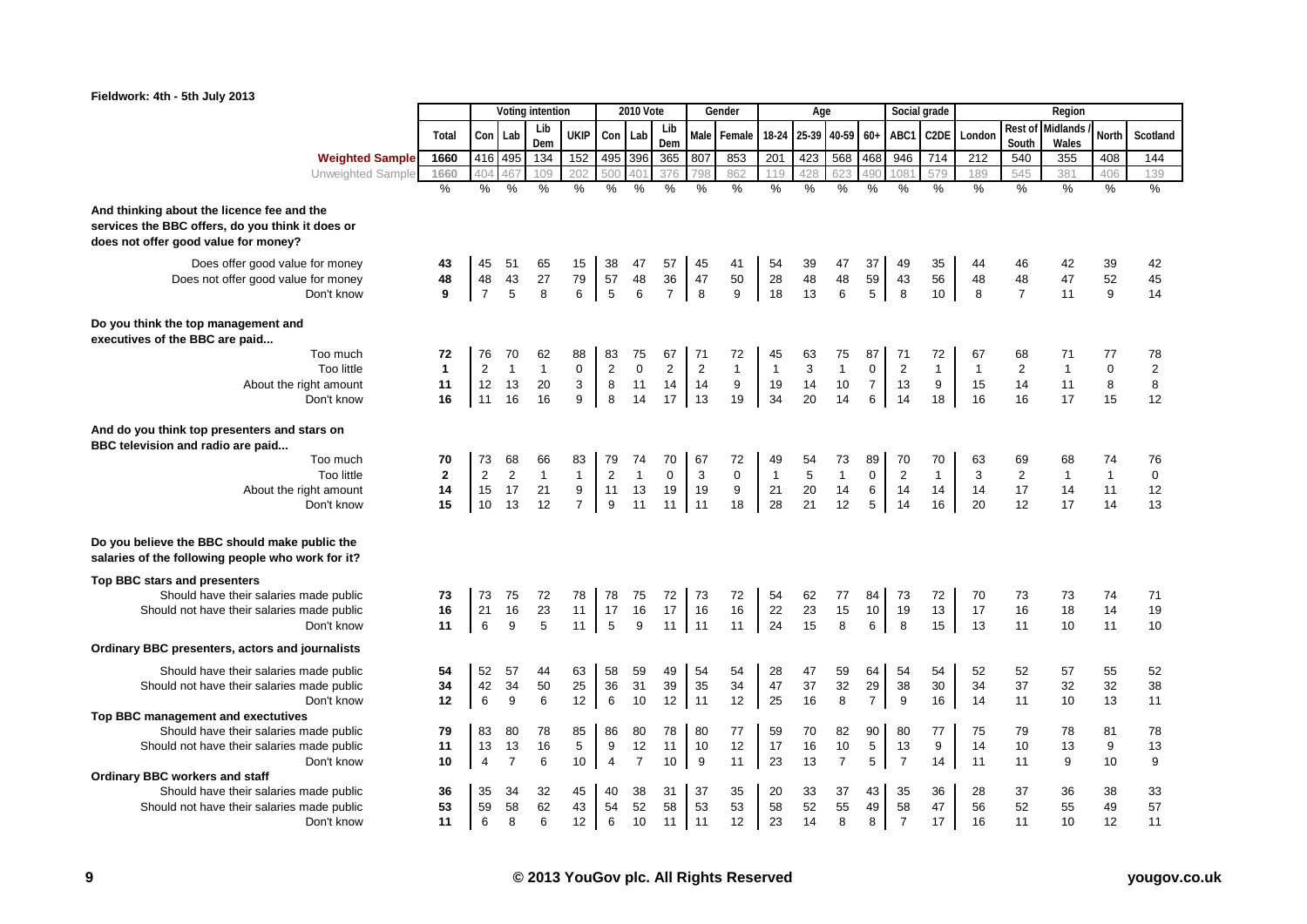

|                                                                                                                                                                                                                                                            |       | Voting intention |         |               |             |         | 2010 Vote       |      |     | Gender      |         | Age             |     |     | Social grade     |                   |        |       | Region             |                |          |
|------------------------------------------------------------------------------------------------------------------------------------------------------------------------------------------------------------------------------------------------------------|-------|------------------|---------|---------------|-------------|---------|-----------------|------|-----|-------------|---------|-----------------|-----|-----|------------------|-------------------|--------|-------|--------------------|----------------|----------|
|                                                                                                                                                                                                                                                            | Total | Con Lab          |         | Lib           | <b>UKIP</b> | Con Lab |                 | Lib  |     | Male Female | $18-24$ | 25-39 40-59 60+ |     |     | ABC1             | C <sub>2</sub> DE | London |       | Rest of Midlands / | <b>North</b>   | Scotland |
|                                                                                                                                                                                                                                                            |       |                  |         | Dem           |             |         |                 | Dem  |     |             |         |                 |     |     |                  |                   |        | South | Wales              |                |          |
| <b>Weighted Sample</b>                                                                                                                                                                                                                                     | 1660  |                  | 416 495 | 134           | 152         |         | 495 396         | 365  | 807 | 853         | 201     | 423             | 568 | 468 | 946              | 714               | 212    | 540   | 355                | 408            | 144      |
| Unweighted Sample                                                                                                                                                                                                                                          | 1660  | 404              | 467     | 109           | 202         | 500     | 40 <sup>4</sup> | 376  | 798 | 862         | 119     | 428             | 623 | 490 | 108 <sup>7</sup> | 579               | 189    | 545   | 381                | 406            | 139      |
|                                                                                                                                                                                                                                                            | %     | %                | %       | $\frac{0}{0}$ | $\%$        | %       | %               | $\%$ | %   | %           | %       | $\%$            | %   | %   | %                | $\%$              | $\%$   | %     | %                  | %              | $\%$     |
| A recent report by the National Audit Office has<br>found some former senior BBC staff received<br>pay offs larger than they should have, finding<br>that the "the BBC has breached its own policies<br>on severance too often and without good<br>reason" |       |                  |         |               |             |         |                 |      |     |             |         |                 |     |     |                  |                   |        |       |                    |                |          |
| Do you think the police should or should not<br>investigate whether there was any actual<br>criminial wrongdoing in the severance pay given<br>to some former BBC staff?                                                                                   |       |                  |         |               |             |         |                 |      |     |             |         |                 |     |     |                  |                   |        |       |                    |                |          |
| Should                                                                                                                                                                                                                                                     | 69    | 71               | 70      | 57            | 84          | 75      | 71              | 65   | 69  | 69          | 61      | 58              | 72  | 79  | 68               | 70                | 67     | 68    | 69                 | 70             | 70       |
| Should not                                                                                                                                                                                                                                                 | 16    | 19               | 17      | 29            | 5           | 15      | 18              | 19   | 18  | 14          | 14      | 20              | 13  | 16  | 19               | 13                | 21     | 18    | 13                 | 13             | 16       |
| Don't know                                                                                                                                                                                                                                                 | 15    | 10               | 13      | 13            | 11          | 10      | 11              | 16   | 13  | 17          | 24      | 22              | 15  | 5   | 13               | 18                | 11     | 14    | 18                 | 17             | 14       |
| How likely or unlikely do you think it is that<br>Andy Murray will win Wimbledon this year?                                                                                                                                                                |       |                  |         |               |             |         |                 |      |     |             |         |                 |     |     |                  |                   |        |       |                    |                |          |
| Very likely                                                                                                                                                                                                                                                | 8     | 9                | 10      | 14            | 6           | 9       | 12              | 7    | 8   | 9           | 3       | 6               | 12  | 8   | 9                | 8                 | 4      | 10    | $\overline{7}$     | $\overline{7}$ | 15       |
| Fairly likely                                                                                                                                                                                                                                              | 39    | 42               | 41      | 37            | 40          | 44      | 40              | 40   | 36  | 42          | 35      | 38              | 39  | 43  | 40               | 38                | 45     | 37    | 38                 | 40             | 41       |
| <b>TOTAL LIKELY</b>                                                                                                                                                                                                                                        | 47    | 51               | 51      | 51            | 46          | 53      | 52              | 47   | 44  | 51          | 38      | 44              | 51  | 51  | 49               | 46                | 49     | 47    | 45                 | 47             | 56       |
| Fairly unlikely                                                                                                                                                                                                                                            | 28    | 31               | 29      | 22            | 35          | 29      | 27              | 30   | 31  | 25          | 24      | 30              | 29  | 26  | 29               | 26                | 23     | 30    | 30                 | 28             | 20       |
| Very unlikely                                                                                                                                                                                                                                              | 5     | 5                | 5       | 6             | 5           | 5       | 8               | 4    |     | 4           | 5       | $\overline{7}$  | 5   | 4   | 5                | 6                 | 8      | 5     | 5                  | 5              | 3        |
| <b>TOTAL UNLIKELY</b>                                                                                                                                                                                                                                      | 33    | 36               | 34      | 28            | 40          | 34      | 35              | 34   | 38  | 29          | 29      | 37              | 34  | 30  | 34               | 32                | 31     | 35    | 35                 | 33             | 23       |
| Don't know                                                                                                                                                                                                                                                 | 19    | 13               | 15      | 22            | 13          | 13      | 14              | 18   | 17  | 21          | 34      | 20              | 14  | 18  | 17               | 22                | 20     | 18    | 20                 | 20             | 21       |